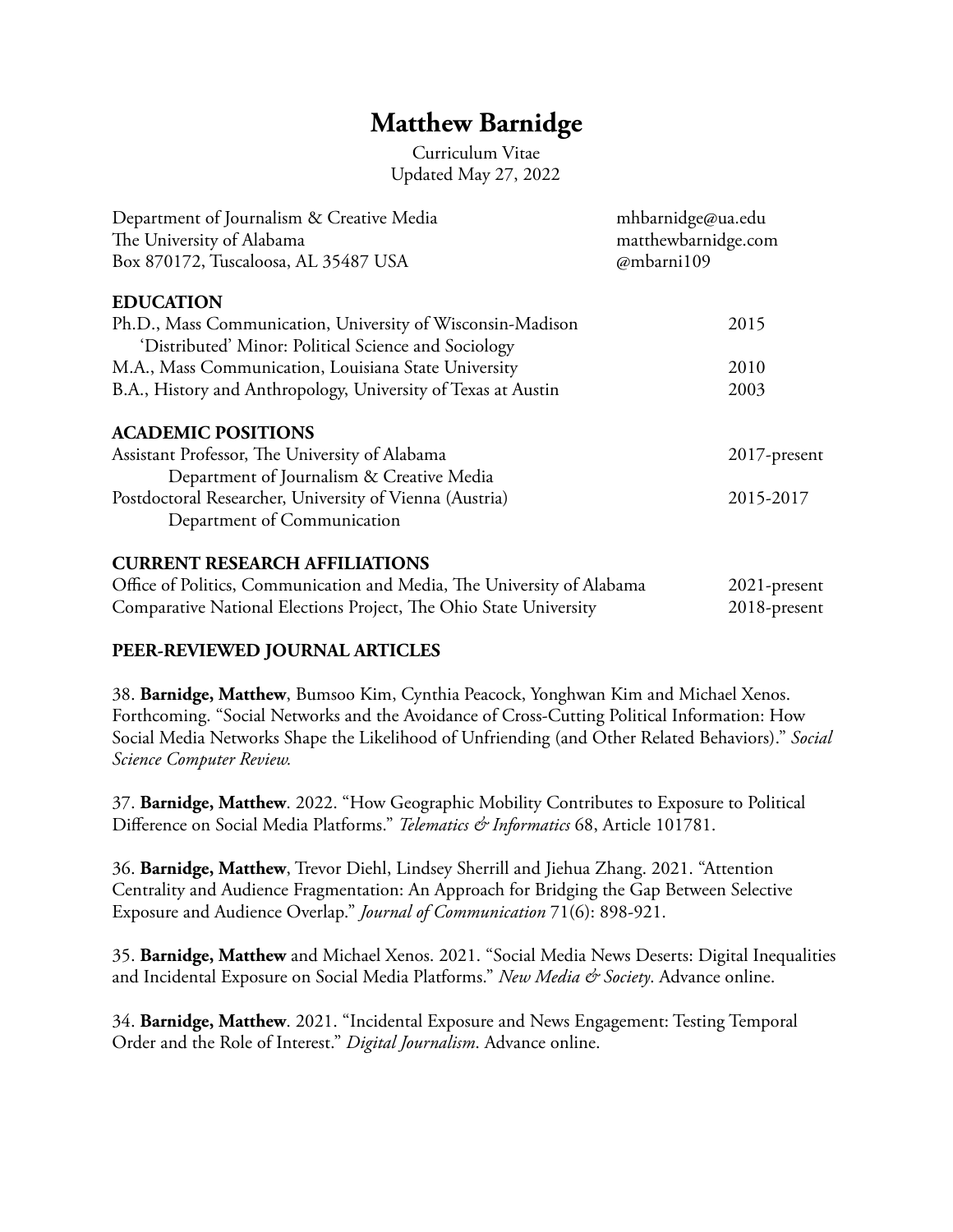33. Borah, Porismita\*, Matthew Barnidge\* and Hernando Rojas. 2021. "The Contexts of Political Participation: The Communication Mediation Model Under Varying Structural Conditions of the Public Sphere." *International Journal of Press/Politics*. Advance online. \*First two authors share equal authorship.

32. Velasquez, Alcides, **Matthew Barnidge** and Hernando Rojas. 2021. "Group Consciousness and Corrective Action: The Mediating Role of Pro-Attitudinal Selective Exposure and Perceived Media Bias." *Journalism & Mass Communication Quarterly* 19(5): 105-125.

31. **Barnidge, Matthew**, Lindsey Sherrill, Bumsoo Kim, Eric Cooks, Danielle Deavours, Michael Viehouser, Ryan Broussard and Jiehua Zhang. 2021. "The Effects of Virtual Reality News on Learning About Climate Change." *Mass Communication and Society* 25(1): 1-24.

30. Golan, Guy, Frank Waddell and **Matthew Barnidge**. 2021. "Competing Identity Cues in the Hostile Media Phenomenon: Source, Nationalism, and Perceived Bias in News Coverage of Foreign Affairs." *Mass Communication and Society* 24(5): 676-700.

29. Diehl, Trevor, Ramona Vonbun-Feldbauer and **Matthew Barnidge.** 2021. "Tabloid News, Anti-Immigration Attitudes, and Support for Right-Wing Populist Parties." *Communication and the Public*  6(1-4): 3-18*.*

28. Broussard, Ryan, Will Heath and **Matthew Barnidge.** 2021. "Incidental Exposure to Political Content in Sports Media: Antecedents and Effects on Political Discussion and Participation." *Te Communication Review* 24(1): 1-21.

27. **Barnidge, Matthew**, Albert C. Gunther, Jinha Kim, Yangsun Hong, Mallory Perryman, Swee Kiat Tay and Sandra Knisely. 2020. "Politically Motivated Selective Exposure and Perceived Media Bias." *Communication Research* 47(1): 82-103.

26. **Barnidge, Matthew**. 2020. "Testing the Inadvertency Hypothesis: Incidental News Exposure and Political Disagreement Across Media Platforms." *Journalism* 21(8): 1099-1118.

25. Kim, Bumsoo, Matthew Barnidge and Yonghwan Kim. 2020. "The Communicative Processes of Attempted Political Persuasion in Social Media Environments: The Mediating Roles of Cognitive Elaboration and Political Orientations." *Information Technology & People* 33(2): 813-828.

24. **Barnidge, Matthew**, Will Heath, Jiehua Zhang and Ryan Broussard. 2020. "Business as Usual? A Social Capital Approach to Understanding Interactions with Journalists on Twitter." *Journalism Studies* 21(3): 406-424.

23. **Barnidge, Matthew**, Hernando Rojas, Paul A. Beck and Rüdiger Schmitt-Beck. 2020. "Perceived Media Bias and Political Action: A 17-Country Comparison." *International Journal of Public Opinion Research* 32(4): 732-749. Winner of the 2021 Worcester Award for best article published in *IJPOR* during the 2020 calendar year.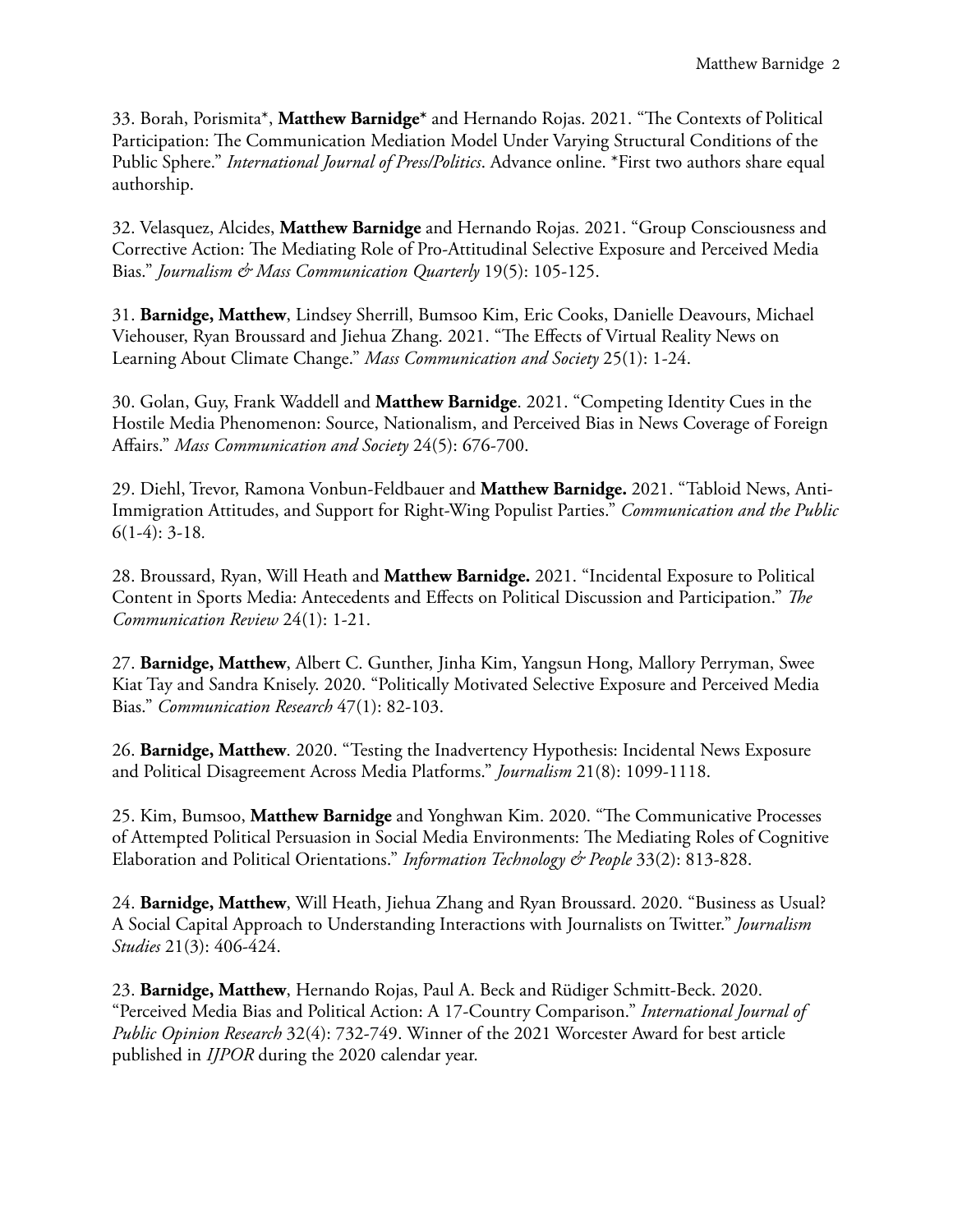22. Hoewe, Jennifer, Cynthia Peacock, Bumsoo Kim and **Matthew Barnidge.** 2020. "Te Relationship Between Fox News Use and Americans' Policy Preferences Regarding Refugees and Immigrants." *International Journal of Communication* 14: 2036-2056.

21. Kim, Bumsoo, Ryan Broussard and **Matthew Barnidge.** 2020. "Testing Political Knowledge as a Mediator of the Relationship Between News Use and Affective Polarization." *Te Social Science Journal*. Advance online.

20. **Barnidge, Matthew**, Bumsoo Kim, Lindsey Sherrill, Zîga Luknar and Jiehua Zhang. 2019. "Perception and Avoidance of Hate Speech Across Various Communication Settings." *Telematics & Informatics* 44, Article 101263.

19. **Barnidge, Matthew**, Trevor Diehl and Hernando Rojas. 2019. "Second Screening for News and Digital Divides." *Social Science Computer Review* 37(1): 55-72.

18. Diehl, Trevor, **Matthew Barnidge** and Homero Gil de Zúñiga. 2019. "Multi-Platform News Use and Political Participation Across Age Groups: Toward a Valid Metric of Platform Preference and Its Effects." *Journalism & Mass Communication Quarterly* 96(2): 428-451.

17. Huber, Brigitte, **Matthew Barnidge,** Homero Gil de Zúñiga and James H. Liu. 2019. "Fostering Public Trust in Science: The Role of Social Media." *Public Understanding of Science* 28(7): 759-777.

16. Kim, Bumsoo and **Matthew Barnidge.** 2019. "Political Disagreement and Uncertainty: Examining the Interplay of Political Talk and News Use in Online and Offline Environments." *Te Journal of Social Media in Society* 8(2): 123-142.

15. **Barnidge, Matthew**, Alberto Ardévol-Abreu and Homero Gil de Zúñiga. 2018. "Content-Expressive Behavior and Ideological Extremity: An Examination of the Roles of Emotional Intelligence and Information Network Heterogeneity." *New Media & Society* 20(2): 815-834.

14. **Barnidge, Matthew**, Brigitte Huber, Homero Gil de Zúñiga and James H. Liu. 2018. 'Social Media as a Sphere for 'risky' Political Expression: A 20-Country Multi-Level Comparative Analysis." *International Journal of Press/Politics* 23(2): 161-182.

13. Gil de Zúñiga, Homero, **Matthew Barnidge** and Trevor Diehl. 2018. "Political Persuasion on Social Media: A Moderated Moderation Model of Political Disagreement and Civil Reasoning." *Te Information Society* 34(5): 302-315.

12. **Barnidge, Matthew.** 2018. "Social Affect and Political Disagreement on Social Media." *Social Media + Society* 4(3): 1-12.

11. **Barnidge, Matthew.** 2017. "Exposure to Political Disagreement in Social Media Versus Face-to-Face and Anonymous Online Settings." *Political Communication* 34(2): 302-321.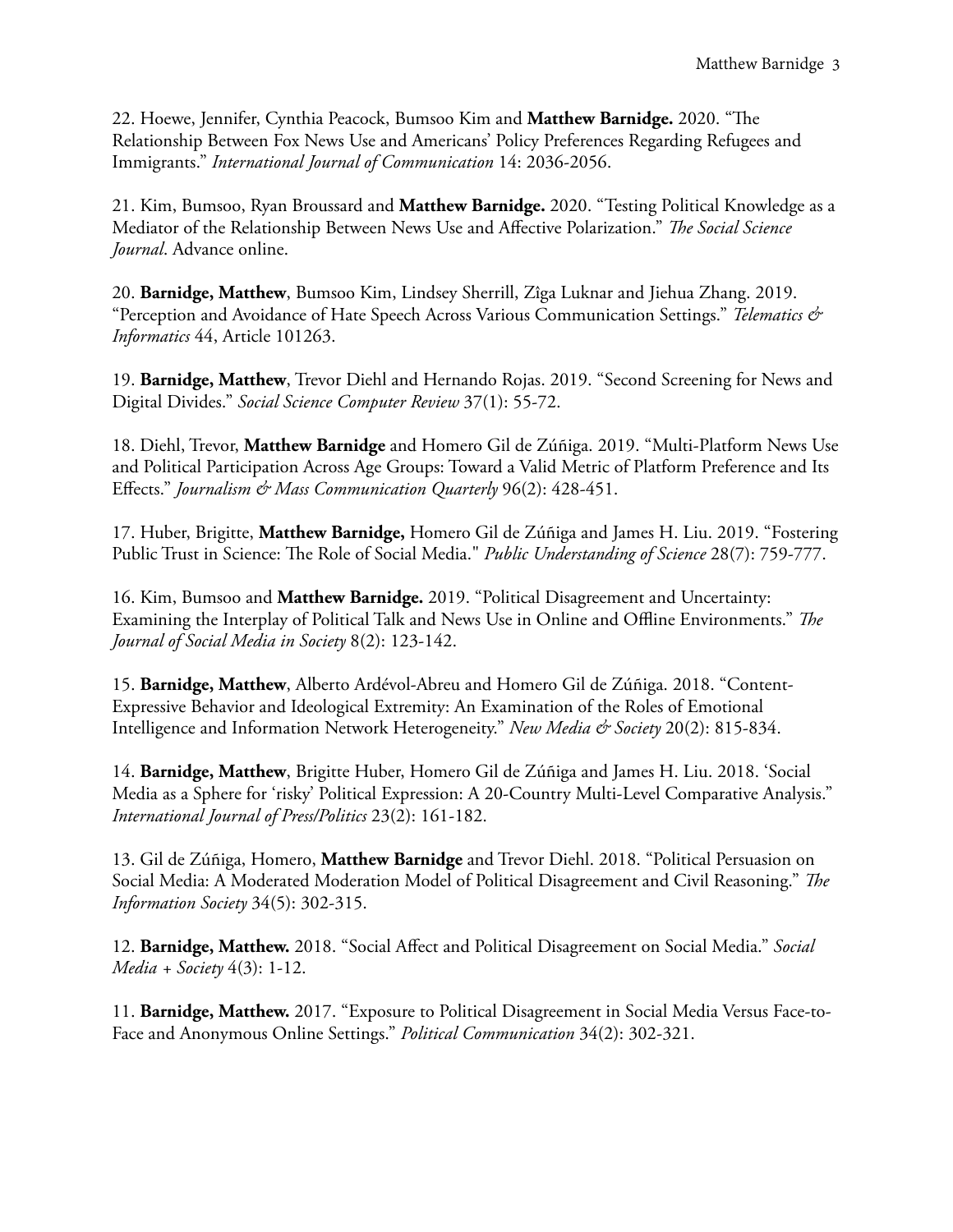10. Gil de Zúñiga, Homero, **Matthew Barnidge** and Andrés Scherman. 2017. "Social Media Social Capital, Offline Social Capital and Citizenship: Exploring Asymmetrical Social Capital Effects." *Political Communication* 34(1): 44-68. Republished in Koc-Michalska, Karolina and Darren G. Lilleker (Eds.). 2018. *Digital Politics: Mobilization, Engagement and Participation*. Routledge.

9. Yang, JungHwan, Matthew Barnidge and Hernando Rojas. 2017. "The Politics of 'Unfriending': User Filtration in Response to Political Disagreement on Social Media." *Computers in Human Behavior* 70: 22-29.

8. Ardévol-Abreu, Alberto, **Matthew Barnidge** and Homero Gil de Zúñiga. 2017. "Communicative Antecedents of Political Persuasion: The Roles of Political Discussion and Citizen News Creation." *Mass Communication and Society* 20(2): 169-191.

7. **Barnidge, Matthew**, Homero Gil de Zúñiga and Trevor Diehl. 2017. "Second Screening and Political Persuasion on Social Media." *Journal of Broadcasting & Electronic Media* 61(2): 309-331.

6. Rojas, Hernando, **Matthew Barnidge** and Eulalia P. Abril. 2016. "Egocentric Publics and Corrective Action." *Communication and the Public* 1(1): 27-38.

5. **Barnidge, Matthew.** 2015. "The Role of News in Promoting Exposure to Political Disagreement on Social Media." *Computers in Human Behavior* 52: 211-218.

4. **Barnidge, Matthew**, Benjamin G. Sayre and Hernando Rojas. 2015. "Perceptions of the Media and the Public and Their Effects on Political Participation in Colombia." Mass Communication and *Society* 18(3): 259-280.

3. Carr, D. Jasun, **Matthew Barnidge,** ByungGu Lee and Stephanie Jean Tsang. 2014. "Cynics and Skeptics: Evaluating the Credibility of Mainstream and Citizen Journalism." *Journalism & Mass Communication Quarterly* 91(3): 452-470. Republished in Lee, Tien-Tsung (Ed.). 2017. "Virtual Issue: Trust and Credibility in News Media." *Journalism & Mass Communication Quarterly.* 

2. **Barnidge, Matthew** and Hernando Rojas. 2014. "Hostile Media Perceptions, Presumed Media Infuence, and Political Talk: Expanding the Corrective Action Hypothesis." *International Journal of Public Opinion Research* 26(2): 135-156. Republished in Gunther, Albert C. (Ed.). 2017. "Virtual Issue: Tird-Person Effects and Presumed Infuence on Public Opinion." *International Journal of Public Opinion Research*.

1. **Barnidge, Matthew**, Timothy Macafee, German Alvarez and Hernando Rojas. 2014. "Citizenship in Colombia: How Orientations Toward Citizenship Differentiate Among Political and Civic Behaviors." *International Journal of Communication* 8: 1831-1850.

## **OTHER PUBLICATIONS**

**Barnidge, Matthew** and Cynthia Peacock. 2019. "A Third Wave of Selective Exposure Research? The Challenges Posed by Hyperpartisan News on Social Media." *Media and Communication* 7(3): 4-7.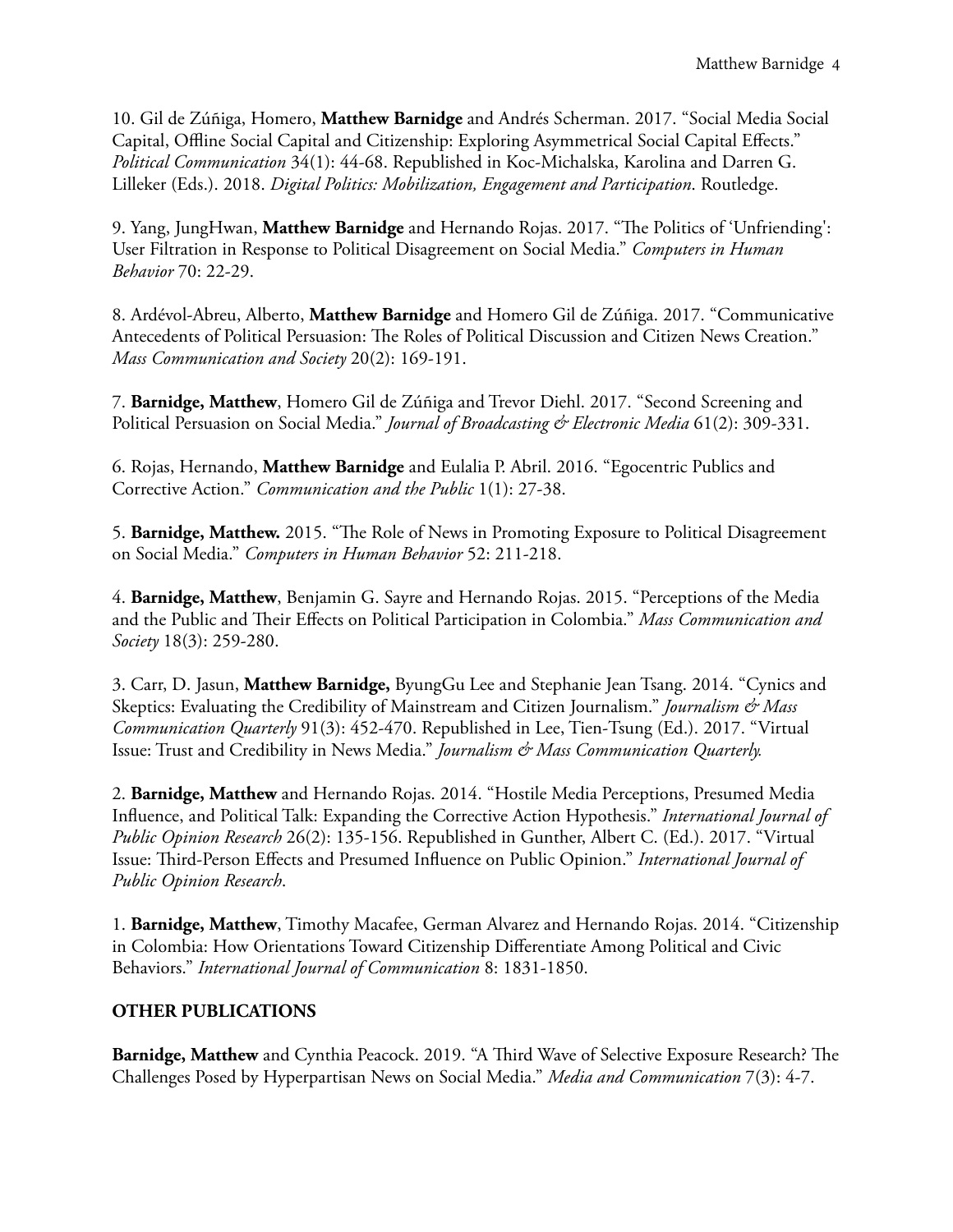**Barnidge, Matthew** and Homero Gil de Zúñiga. 2017. "AMOS." In Matthes, Jörg, Christine S. Davis and Robert F. Potter (Eds.). *International Encyclopedia of Communication Research Methods*. Wiley-Blackwell/ICA.

Rojas, Hernando and **Matthew Barnidge.** 2013. "Social Capital." *Oxford Online Bibliographies*. **Barnidge, Matthew**, Timothy Macafee and Alexandra Rogers. 2012. "Disposiciones Cuidadanias y Participacion Politica." In Rojas, Hernando, Margarita M. Orozco, Homero Gil de Zúñiga and Magdalena Wojcieszak (Eds.). *Comunicacion y Ciudadania*. Universidad Externado de Colombia.

Silva, Erin, Laura Paine, **Matt Barnidge,** Cris Carusi and Ruth McNair. 2012. "Organic Agriculture in Wisconsin: 2012 Status Report." Report for UW-Madison Center for Integrated Agricultural Systems and the Wisconsin Department of Agriculture, Trade, and Consumer Protection.

## **RESEARCH GRANTS**

### **Funded**

MCS Research Award, Mass Communication and Society Division of the Association for Education in Journalism and Mass Communication in support of "The Correlates and Effects of Virtual Reality News: Who Uses Virtual Reality News and with What Effects?" Principal Investigator (\$10,000 — 2018-2020)

Strategic Funding Initiative, College of Communication & Information Sciences, The University of Alabama in support of "Virtual Reality News and Political Learning." Principal Investigator (\$1,197  $-2018-2020$ 

Research Grants Committee, The University of Alabama in support of "Political Expression and the Deepening Partisan Divide: How Negativity on Social Media Contributes to Affective Polarization in the American Electorate." Principal Investigator (\$6,000 — 2017-2020)

International Travel Grant, Capstone International Center and Office of Academic Affairs, The University of Alabama. (\$400 — 2018)

Seed Funding Grant, Institute for Communication & Information Research, The University of Alabama in support of "Media Literacy and Mindfulness: Testing Whether Mindfulness Reduces Political Polarization in Response to Political News Media." Co-Principal Investigator with Jennifer Hoewe (\$5,000 — 2017-2020)

Startup Research Funds, College of Communication & Information Sciences, The University of Alabama. (\$2,000 — 2017)

Dissertation Research Grant, Wisconsin Alumni Research Foundation, University of Wisconsin-Madison in support of "Political Disagreement on Social Media: Exposure, Experience, and Effects." Principal Investigator (\$3,000 — 2015-2017)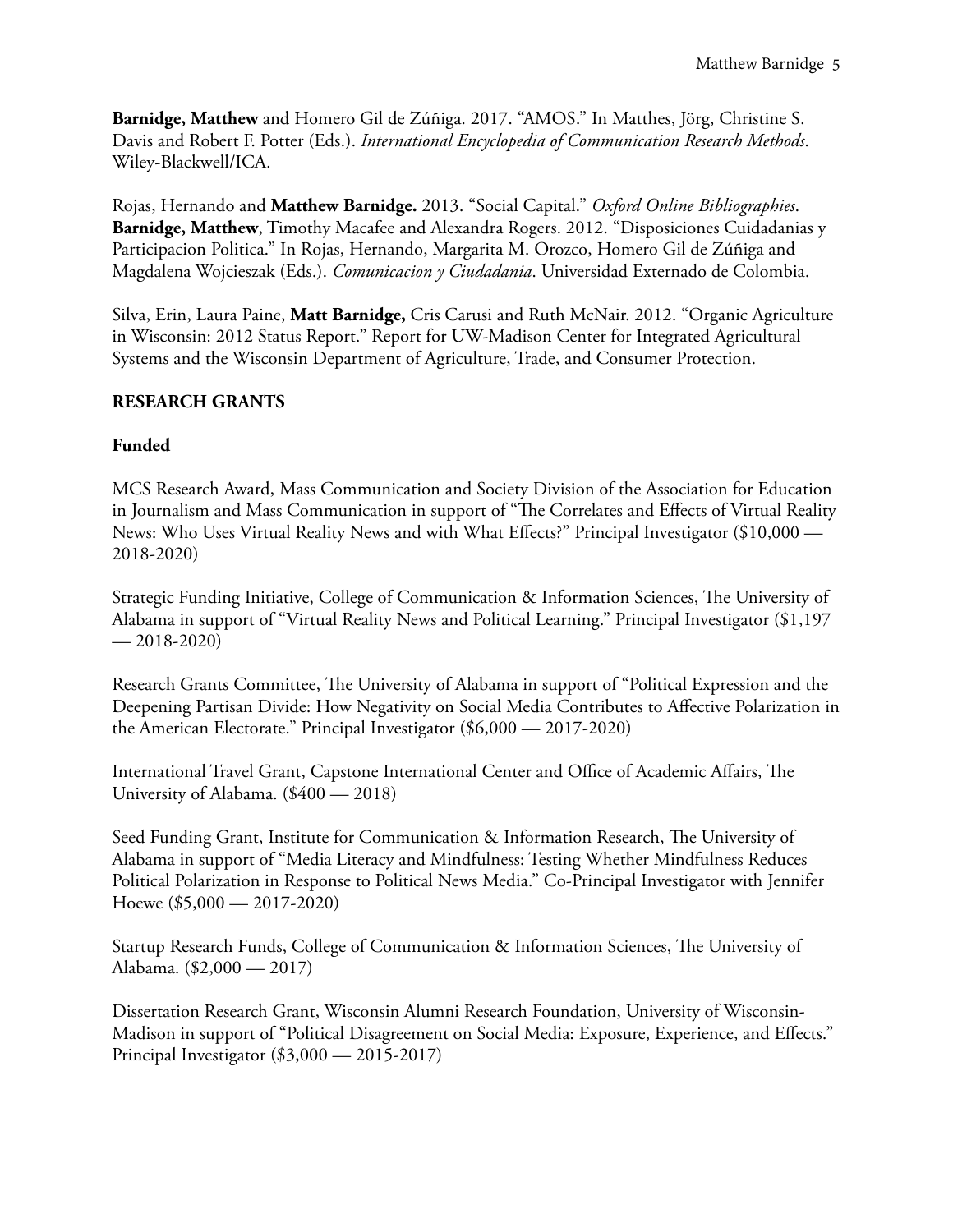Dissertation Scholarship, School of Journalism and Mass Communication, University of Wisconsin-Madison in support of "Political Disagreement on Social Media: Exposure, Experience, and Effects." Principal Investigator (\$500 — 2015-2017)

Journal Foundation/Walter Jay and Charlotte Damm Fund in support of "Selective Exposure and Perceptions of the Media and the Public in Wisconsin." Co-Principal Investigator with Albert C. Gunther (\$3,000 — 2013-2016)

## **Unfunded**

National Science Foundation PD 19-125Y Science of Science: Discovery, Communication, and Impact (SoS:DCI) Program, Directorate for Social, Behavioral & Economic Sciences in support of "Science News Exposure and Truth Discernment." Co-Investigator with Michael Xenos (\$578,906  $-2022 - 2025$ 

Social Science Research Council: The Mercury Project in support of "Network Characteristics and Science Misinformation: Implications for Exposure & Correction." Co-Investigator with Michael Xenos (\$425,000 — 2022-2025)

National Science Foundation PD 98-1131 Sociology Program, Directorate for Social, Behavioral & Economic Sciences in support of "Socially Curated News Flows and Social Relationships on Social Media Platforms." Co-Investigator with Cynthia Peacock (\$299,048 — 2021-2022)

National Science Foundation PD 19-125Y Science of Science: Discovery, Communication, and Impact (SoS:DCI) Program, Directorate for Social, Behavioral & Economic Sciences in support of "Digital Inequalities and Science Communication on Social Media." Co-Investigator with Michael Xenos (\$734,928 — 2020-2023)

Emerging Scholars Grant, Association for Education in Journalism and Mass Communication in support of "The Polarizing Effects of Inadvertent Exposure to Political Content in Sports Media." Principal Investigator (\$3,500 — 2018-2021)

Trustee Grant, Russell Sage Foundation in support of "Digital Inequalities and Political Participation in Alabama During the 2020 U.S. Presidential Election." Principal Investigator (\$175,000 — 2018-2021)

Emerging Scholars Grant, Association for Education in Journalism and Mass Communication in support of "Media Literacy and Mindfulness: Developing a Program for Reducing Political Polarization." Co-Investigator with Jennifer Hoewe (\$3,500 — 2017-2020)

### **CONFERENCE PRESENTATIONS 2020-2022**

**Barnidge, Matthew** and Lisa Merten. 2022. "Community Engagement and Political Information Exposure on Social Media in the Americas." Paper submitted to the annual conference of the International Communication Association (Political Communication Division), Paris, France [Hybrid Conference], May 26-30.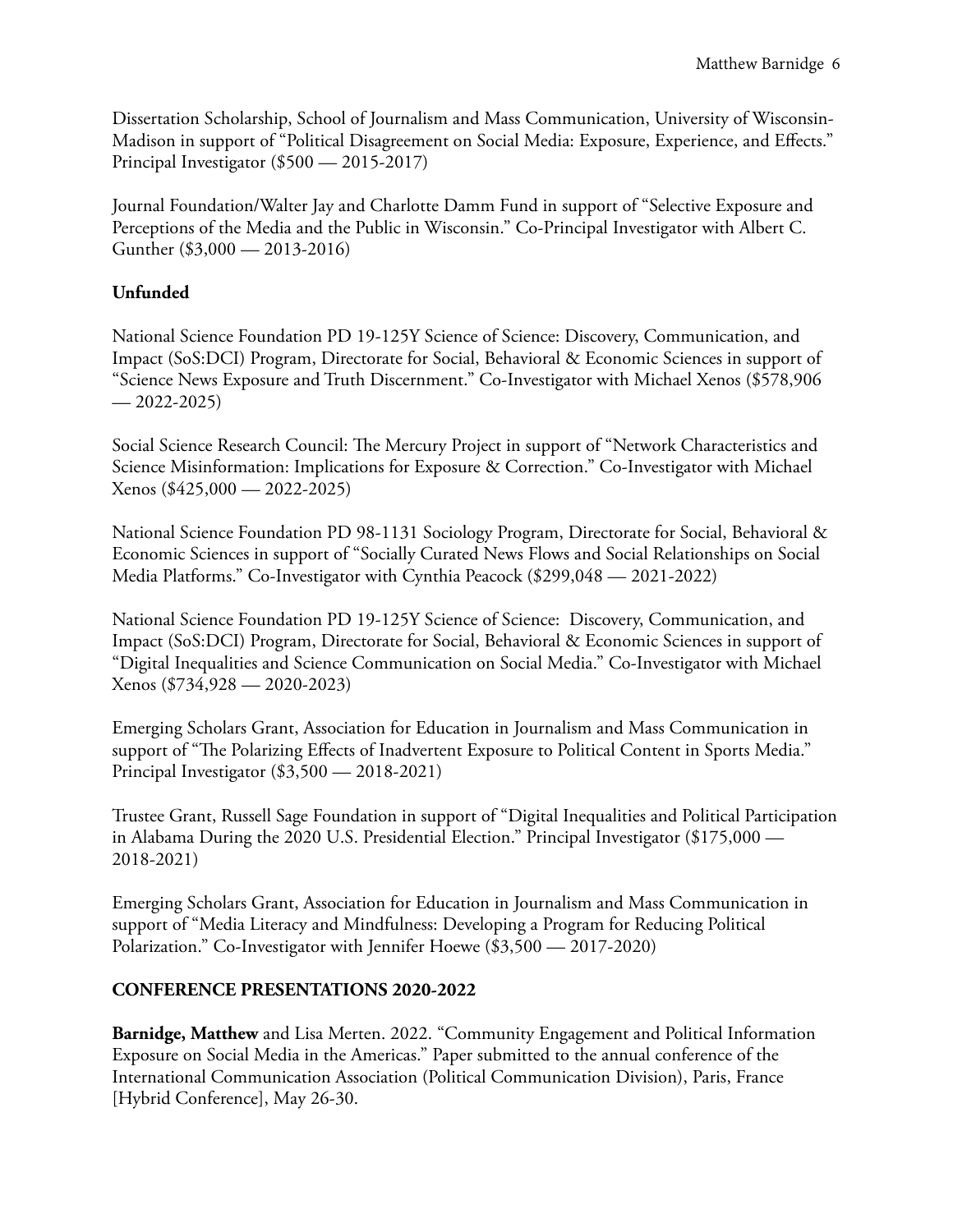Brown, Kenon, Nicky Lewis, **Matthew Barnidge**, and Courtney D. Boman. 2021. "Intersections of Identity: Examining the Impact of Sports Fanship and Political Affiliation on the Evaluation of the NBA's Black Lives Matter Sponsorship. Paper accepted to the annual conference of the Broadcast Education Association, Las Vegas, NV [Hybrid Conference], October 7-12.

**Barnidge, Matthew**, Trevor Diehl and Daniel S. Lane. 2021. "Is Seeing Believing? Misinformation and Incidental News Exposure on Social Media." Paper accepted to the annual meeting of the American Political Science Association (Political Communication Division), Seattle, WA [Hybrid Conference], September 30-October 3.

**Barnidge, Matthew**, Bumsoo Kim, Cynthia Peacock, Yonghwan Kim and Michael A. Xenos. 2021. "Dunbar's Number and the Avoidance of Cross-cutting Political Information: How Social Media Networks Shape the Likelihood of Unfriending (and Other Related Behaviors)." Paper accepted to the annual conference of the International Communication Association (Communication & Technology Division) [Virtual Conference], May 27-31.

**Barnidge, Matthew** and Michael A. Xenos. 2021. "Predicting False and Conspiratorial Beliefs About Politicized Scientifc Issues During the 2020 U.S. Presidential Election Campaign." Paper accepted to the annual conference of the International Communication Association (Political Communication Division) [Virtual Conference], May 27-31.

Rojas, Hernando, Andrés Scherman and **Matthew Barnidge.** 2020. "Perceptions of Media Bias and Polarization." Paper presented at the annual conference of the World Association for Public Opinion Research [Virtual Conference], October 6-10.

Borah, Porismita, **Matthew Barnidge** and Hernando Rojas. 2020. "Democratization and Civic Communication: Examining the Communication Mediation Model Under Various Trajectories of Democratization." Paper presented at the Sixth Conference of the International Journal of Press/ Politics [Virtual Conference], September 21-24.

**Barnidge, Matthew**. 2020. "Digital Inequalities and Incidental News Exposure on Social Media Platforms." Paper presented at the annual conference of the International Communication Association (Communication and Technology Division) [Virtual Conference], May 21-25.

Diehl, Trevor, **Matthew Barnidge,** Lindsey Sherrill and Jiehua Zhang. 2020. "News Repertoires, Selective Exposure, and Political Disagreement on Social Media: A Network Centrality Approach." Paper presented at the annual conference of the International Communication Association (Journalism Studies Division) [Virtual Conference], May 21-25.

Zhang, Jiehua, Eric Cooks, Bumsoo Kim and **Matthew Barnidge.** 2020. "Who Says What? Digital Inequalities and Political Expression on Social Media Platforms." Paper presented at the annual conference of the International Communication Association (Political Communication Division) [Virtual Conference], May 21-25.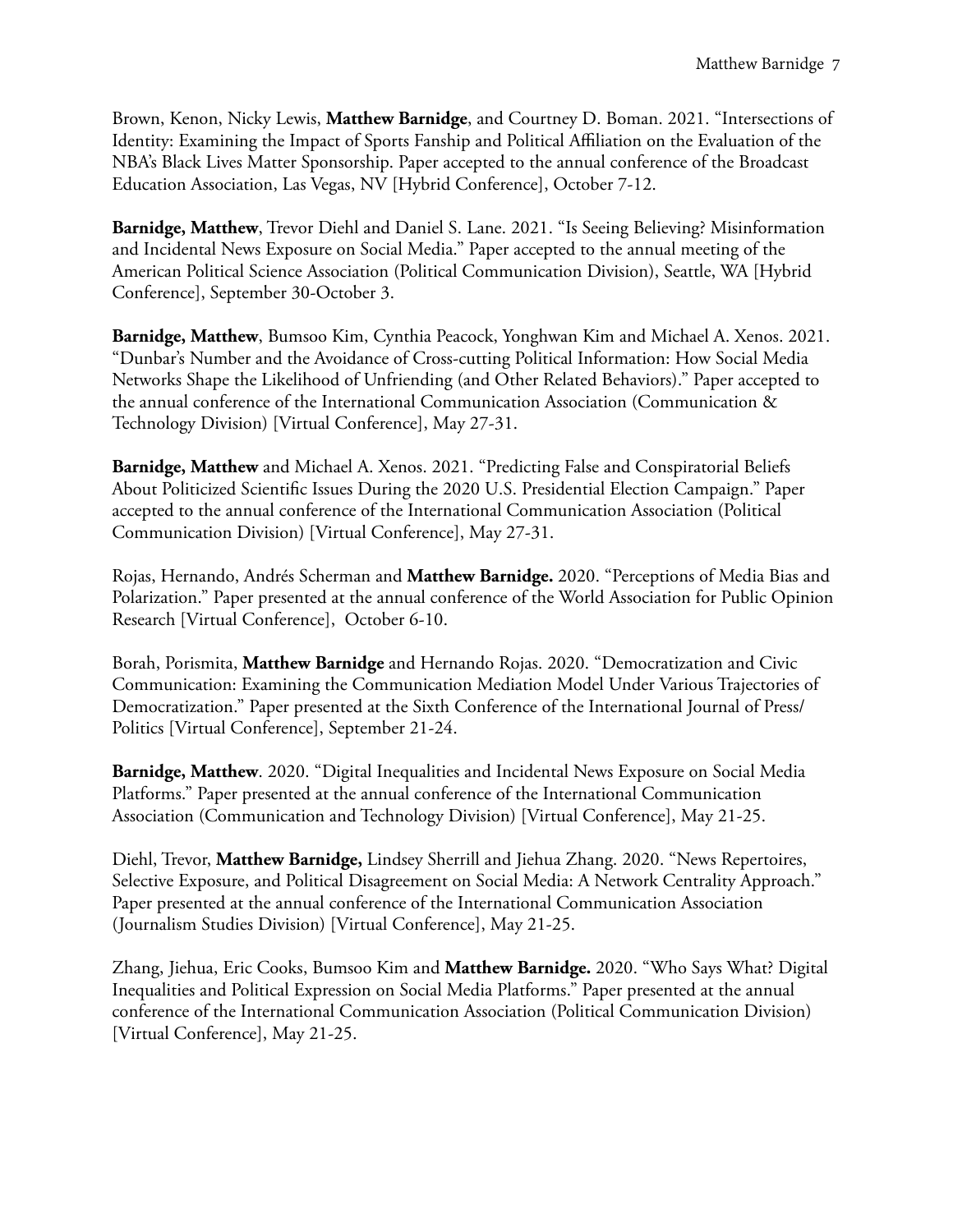### **COURSES TAUGHT**

#### **Te University of Alabama**

Political Communication (Graduate; F 2018) Political Communication (Undergraduate; F 2018, F 2019, F 2021, & F 2022) Social Media & Society (Undergraduate; F 2020 & F 2021) Journalism and Social Media (Undergraduate; F 2017, Sp 2018 & Sp 2019) Data Journalism (Online Course; Graduate & Undergraduate; Sp 2020, Sp 2021, & Sp 2022) News Design and Visualization (Undergraduate; F 2017, Sp 2018 & Sp 2019) Quantitative Research Methods (Graduate; Sp 2021 & Sp 2022) Research Methods (Online Course; Graduate; Su 2020, F 2020 & Su 2021) Directed Research — Survey Methodology (Graduate; Sp 2018 & Sp 2019)

#### **University of Vienna**

Scientifc Skills (Graduate; F 2016) Emerging Media & Contentious Politics (Undergraduate; Sp 2017)

### **University of Wisconsin-Madison (Teaching Assistant)**

Mass Communication & the Consumer (Undergraduate; F 2013) Mass Communication & Society (Undergraduate; Sp 2012) Media Effects (Undergraduate; Sp 2011 & F 2011) Introduction to Mass Communication (Undergraduate; F 2010, F 2012, & Sp 2013)

## **STUDENT MENTORSHIP**

### **Completed Degree Program**

Bumsoo Kim, Doctoral Dissertation Co-Chair, The University of Alabama Current position: Assistant Professor, Joongbu University (S. Korea) Previous position: Postdoctoral Researcher, The Hebrew University of Jerusalem (Israel) Lindsey Sherrill, Doctoral Dissertation Committee Member, The University of Alabama Current position: Assistant Professor, University of North Alabama Kasasha Arum Petry, International Doctoral Thesis Examiner, University of Otago Current position: Founder & Digital Sociologist at Mod + Reach (Columbus, OH)

#### **Degree Program In Progress**

Jiehua Zhang, Doctoral Dissertation Chair, The University of Alabama Manasar Alharethi, Doctoral Dissertation Committee Member, The University of Alabama Ana Rodriguez-Matamoros, Doctoral Dissertation Committee Member, The University of Alabama Samantha Kocan, Doctoral Program Committee Member, The University of Alabama Sara Mackenzie Quick, Doctoral Program Committee Member, The University of Alabama Hsin-Han Lee, Doctoral Program Committee Member, The University of Alabama Sai Mikkilineni, Doctoral Program Committee Member, The University of Alabama